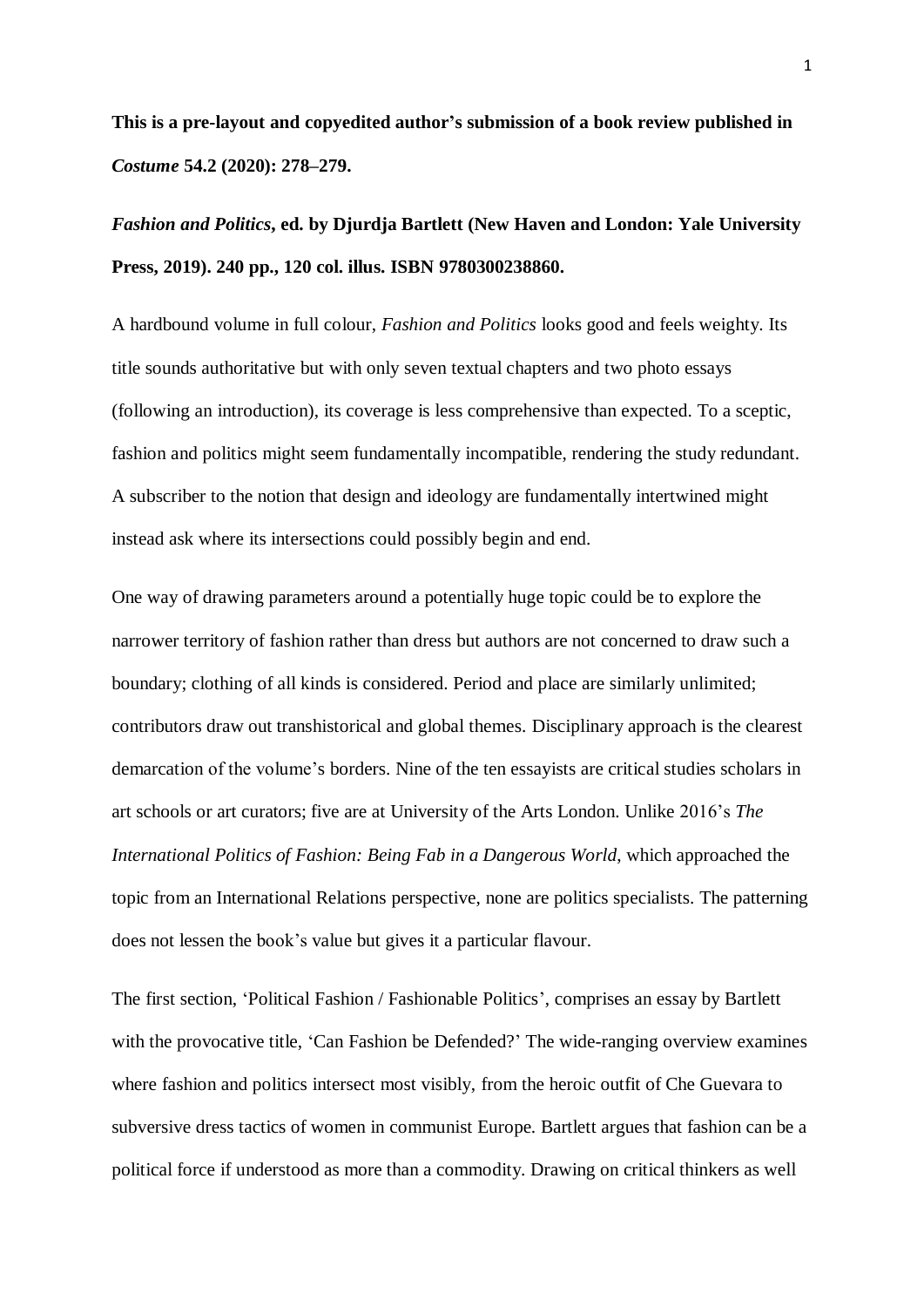as fashion commentators, she posits that fashion's shifting character shows its non-totalitarian potential; its non-verbal form means it may be capable of communicating cultural concerns more eloquently than direct narratives even as its contestatory powers are ever subject to compromise.

In the section 'Reform or Revolution', Barbara Vinken traces how modern European intellectuals have marginalised fashion historically and characterised it conceptually as an unwelcome Other within. Jin Li Kim examines China's Cultural Revolution, where clothes representing Western bourgeois values were literally attacked in pursuit of sartorial sobriety. Carol Tulloch carefully explores 'style activism' among Black Panthers and Rock against Racism campaigns, where everyday garments were repurposed as tools of political intent.

'Bodies and Borders' begins with an unlikely case study: Marilyn Monroe's 'naked dress' and its connection to terror. Rhonda Garelick argues that fashion is terrorism's 'dark fun house mirror', reflecting and exaggerating anxieties especially in relation to women's bodies in the media. Monroe's garment is contrasted with Jackie Kennedy's bloodstained suit and the chapter boldly traverses the clothing of terrorists and discourses about fashion and freedom from Burkinis to body scanners. Jane Tynan's exploration of the keffiyah maps its mobile meanings from Middle Eastern peasant headscarf to military chic, showing its complexities and multiplicities; it is never politics or fashion but always a hybrid of the two.

The photo essays - Gabi Scardi on artists who engage with uniform and Erika de Greef on the decolonial potential of khaki trousers in South African museums - are more experimental. Both are visually stimulating and original but I found their narrative and argument fractured by the form. In the final essays under 'Resistance and Recuperation', Anthony Sullivan evaluates the 'iconoclastic sartorial irreverence' of party political dress on the contemporary European Left. Serkan Delice brilliantly exposes the exploitative relationship of fast fashion